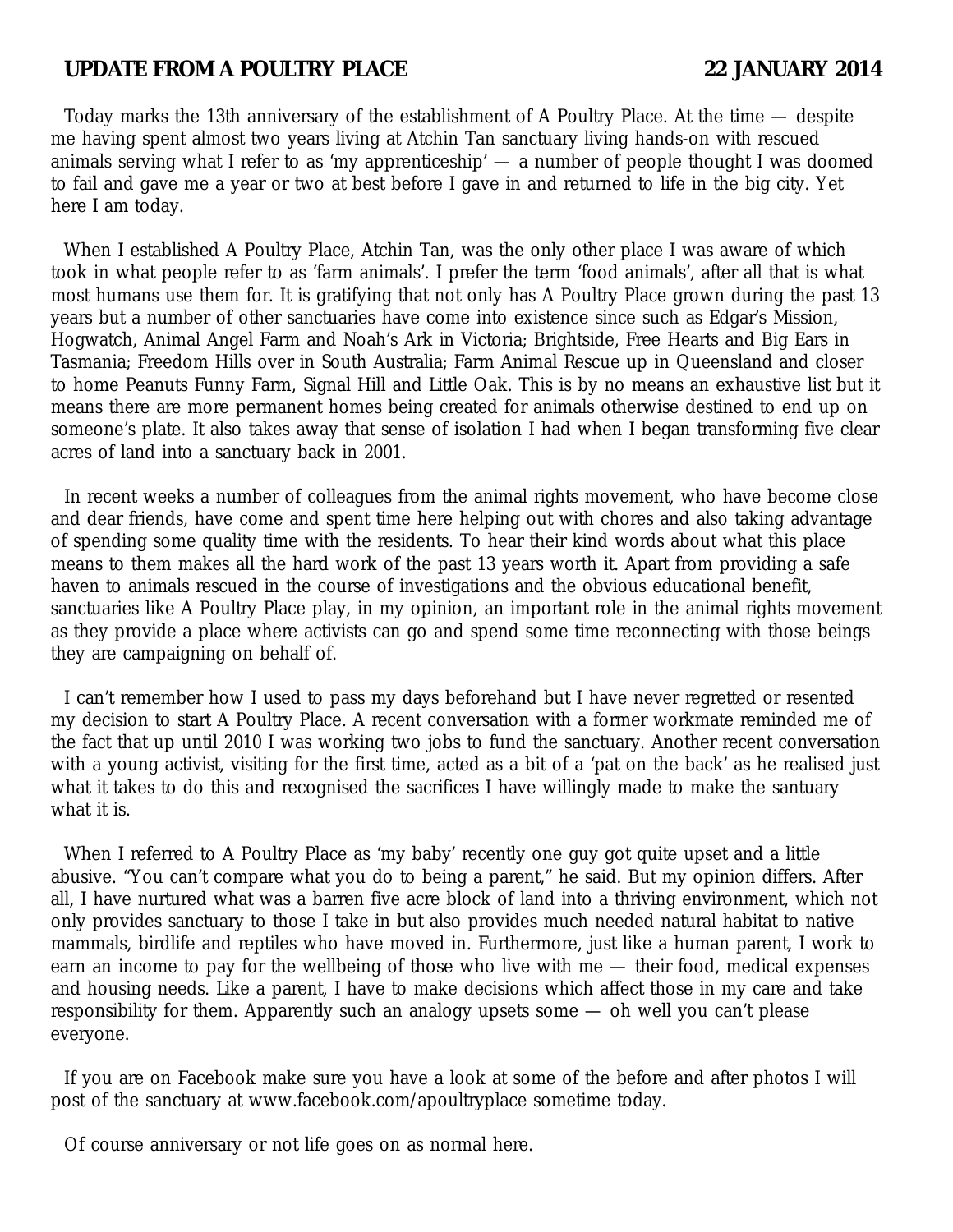2013 ended off with sanctuary being given to Ryan the rooster (below left), from a kitchen garden project at a child care centre. A few days later saw the arrival of a woman from Newcastle who had asked if I could take in seven bantam roosters, but she actually turned up with 10! At least she has agreed to collect eggs rather than let broody hens sit on them and hatch chicks. These 10 are now living happily with another little fellow who arrived around the same time who was called Priscilla, before she became a he and started crowing, which meant he had to leave the loving suburban home he had been part of. And then there were the three chicks who arrived from yet another school hatching project (below right).







Christmas Eve saw the arrival of some special newcomers — a family of peafowl consisting of Peter peacock and his three peahens Pippie, Penny and Peanut. These four were reluctantly surrendered by their human as they had outgrown their space. It was nice to be asked to take them in, especially given that Peabody peacock, who has been living here since November 2009, had been without any friends of his own kind for a little while after his brother Archie died in early 2013. The five are now one happy family.